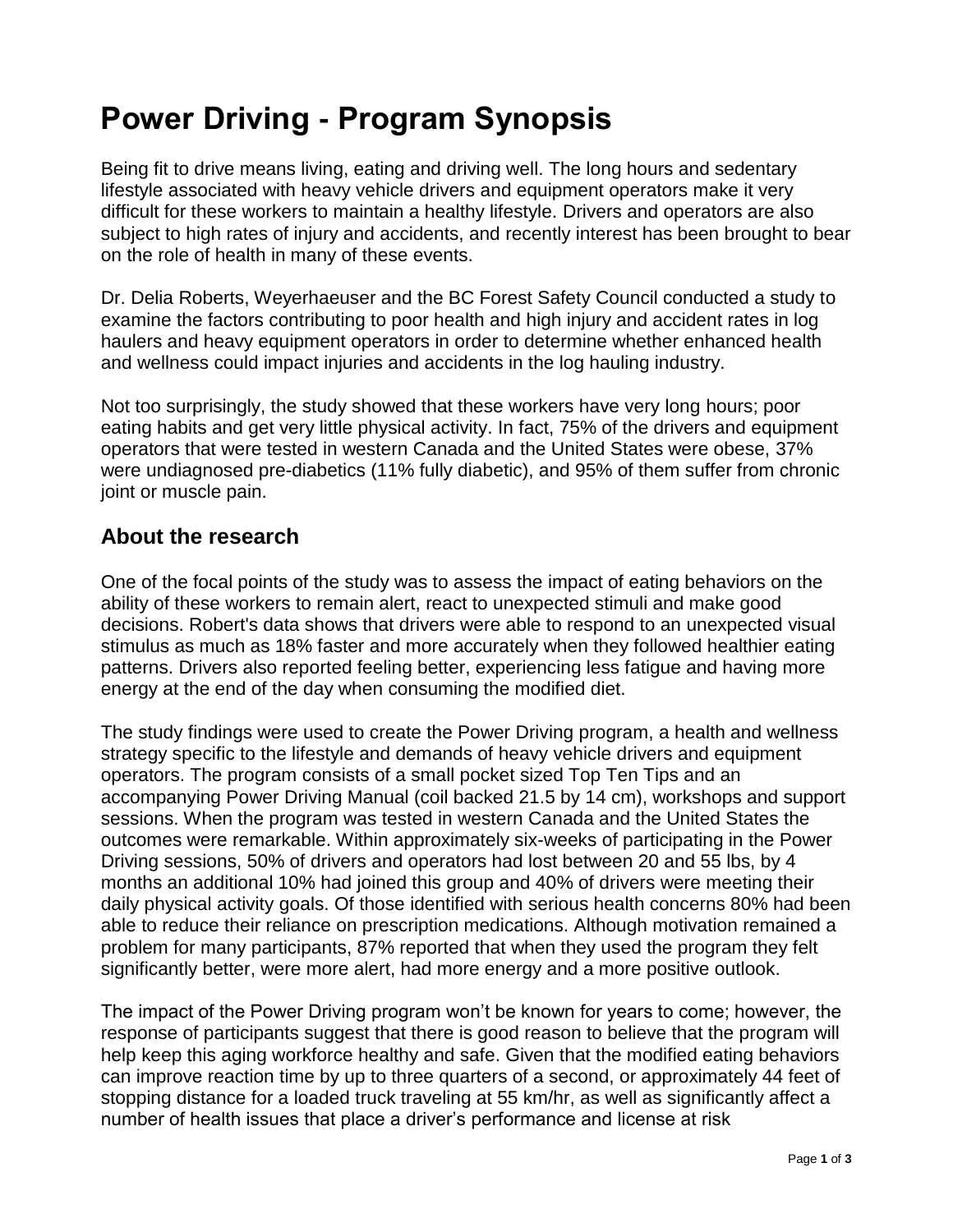(hypertension, diabetes, sleep apnea) this program is very likely to have significant impact on the bottom line. Robert's research has consistently produced these types of results in the past, her Fit for Planting program for silviculture workers decreased injuries by 40% while raising productivity by 12.5% and after ten years has become firmly entrenched in the culture of tree planting. Even big business is starting to recognize the impact of poor health and wellness on profitability. A paper published in the Harvard Business Review concludes that when implemented correctly, programs like Power Driving can provide a 6:1 return on investment in increased productivity and lowered human resources costs.

# **Large group presentation**

This presentation is an opportunity for all staff to gain exposure to the Fit for Driving program. Several formats are available, from 30 min up to an hour. All presentations start with the rationale behind the program, a brief description of the study and its findings, and some illustrative demonstrations to establish the validity of the program. The longer formats are more suitable to workers that will not participate in the workshops but for whom you would like to introduce the concepts of Power Driving; they include some detail about the dietary recommendations. The shorter format is for those workers who will move on into the workshops. Up to 100 participants are acceptable, but a more effective size is around 50 staff.

A cautionary note: The culture of drivers and operators does not lend itself well to the classroom lecture format. The workshops are a much more effective medium for information transfer.

## **Workshops**

There are two workshops that cover the basics of the Power Driving program. One focuses on nutrition; the components of a healthy diet and a very practical approach to how to implement healthy eating behaviors. The second workshop focuses on posture, joint stability and physical activity. Order of attendance at the two sessions is not important, but the groups should be discipline specific and include between four to eight participants. The workshops are each designed to take 30 minutes, but if time is available 45 minutes allows for a more relaxed, interactive process, particularly if the groups are larger than five participants. The space required should be private as participants will be required to participate and they are encouraged to engage in a discussion about lifestyle that is confidential. Each participant will receive a copy of the Power Driving Manual and the Top Ten Tips as well as a goal setting exercise that they will use during the workshops.

#### **Supervisors**

Supervisors and health and safety personnel should be required to attend the presentation and workshops. In addition, they will be offered an additional hour of information with coaching strategies and more in-depth information about how the program can be used to develop healthy lifestyles as well as context specific strategies to promote behavioral change.